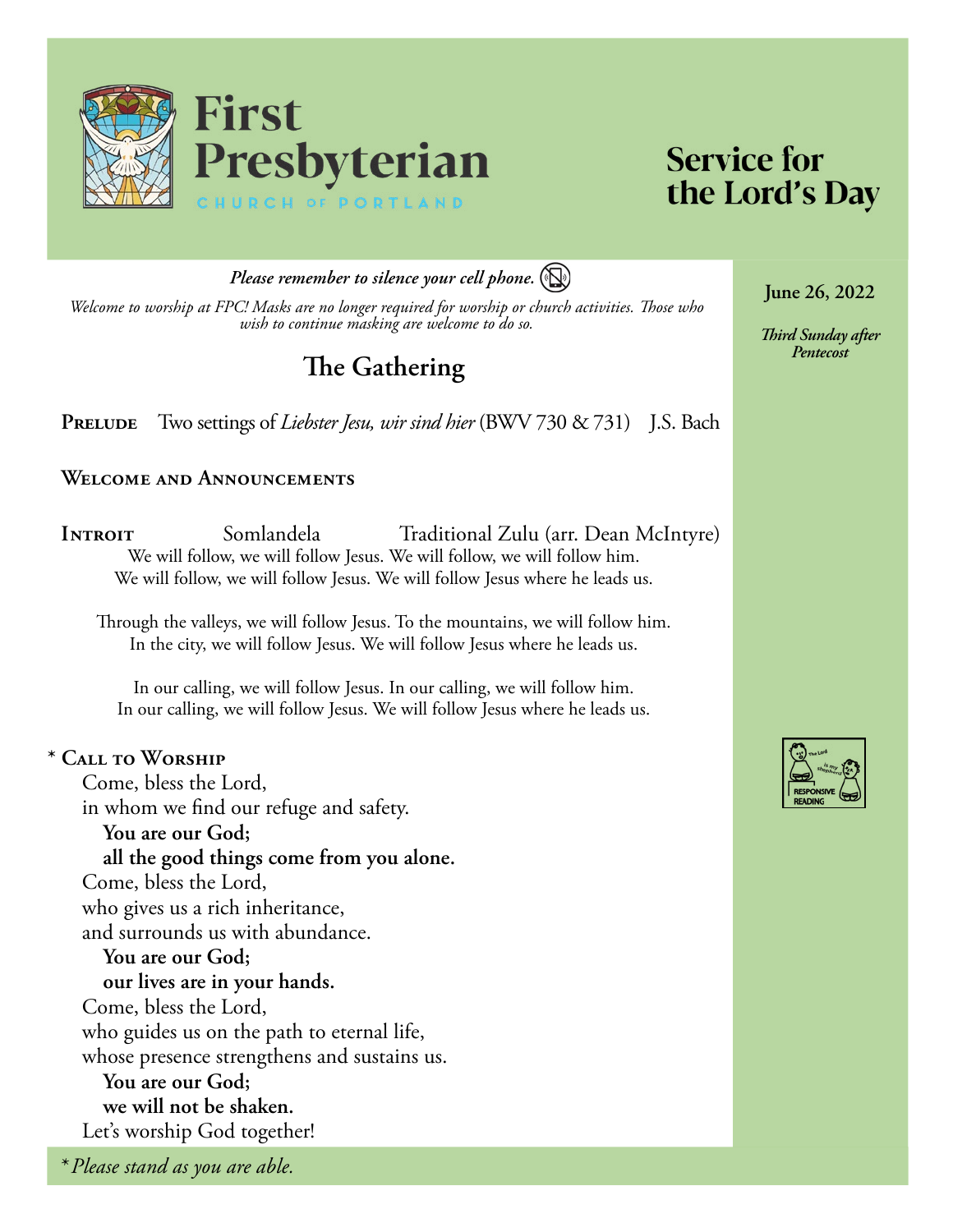**\* Prayer of the Day** 

**Creator God, you call us to love and serve you with body, mind, and spirit through loving your creation and our sisters and brothers. Open our hearts in compassion this day as we gather to worship you. Amen.**

- **\* Hymn #395** Blessed Jesus, at Your Word liebster jesu
- **\* Invitation to Confession**

| 'RΔ |
|-----|
|     |

**\* Prayer of Confession Lord Jesus Christ, we call you Lord, yet it is too easy for us to worship other things. Other activities, other relationships, other gods. You tell us we cannot serve two masters, yet we spend more time focusing our energies elsewhere, diverting our time, our energy, our money, our attention away from you. Forgive us, gracious Savior, when our hearts are led astray when we serve other gods and worship them. We turn away from our distractions and sin. Strengthen us to set our faces toward Jerusalem, to take up our cross and follow you. we pray this, counting on your grace.** 

*Our prayers continue in silence.*

**\* Lord, Have Mercy** 



© 1996 by Christopher Walker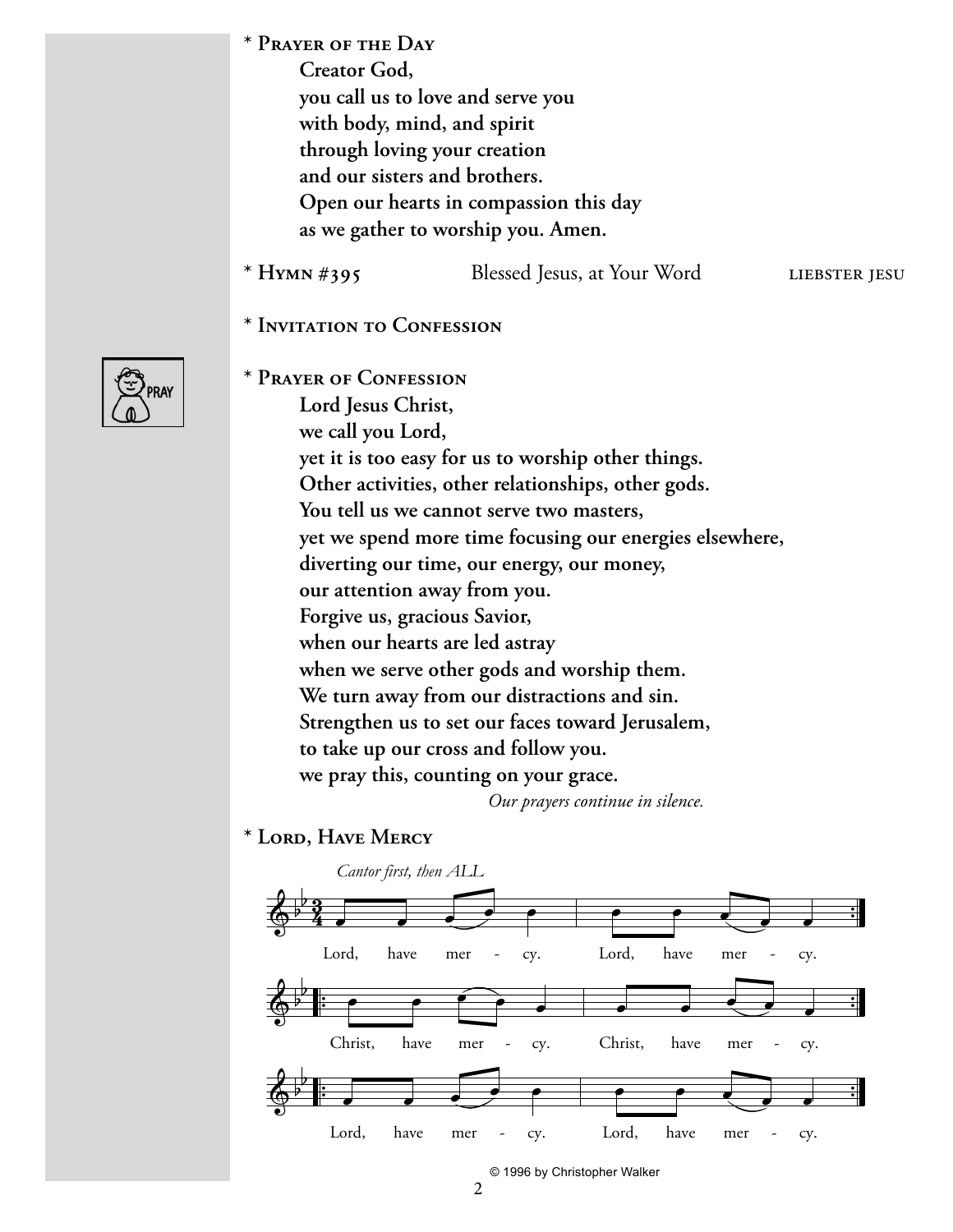#### **\* Assurance of Pardon**

Hear the good news! The Lord is compassionate and gracious, slow to anger, abounding in love. Believe the good news of the gospel: In Jesus Christ we are forgiven.

**Thanks be to God!**



**SING** 

Text: Michael Perry © 1982 by Hope Publishing Co. Music: Gustav Holst

#### **\* Sharing the Peace**

Since God has forgiven us in Christ, we are also to forgive one another. The peace of our Lord Jesus Christ be with you all.

### **And also with you!**

*Please take a moment to be thankful for God's peace.*

### **Moment for Fellowship - All Church Labor Day Retreat**

3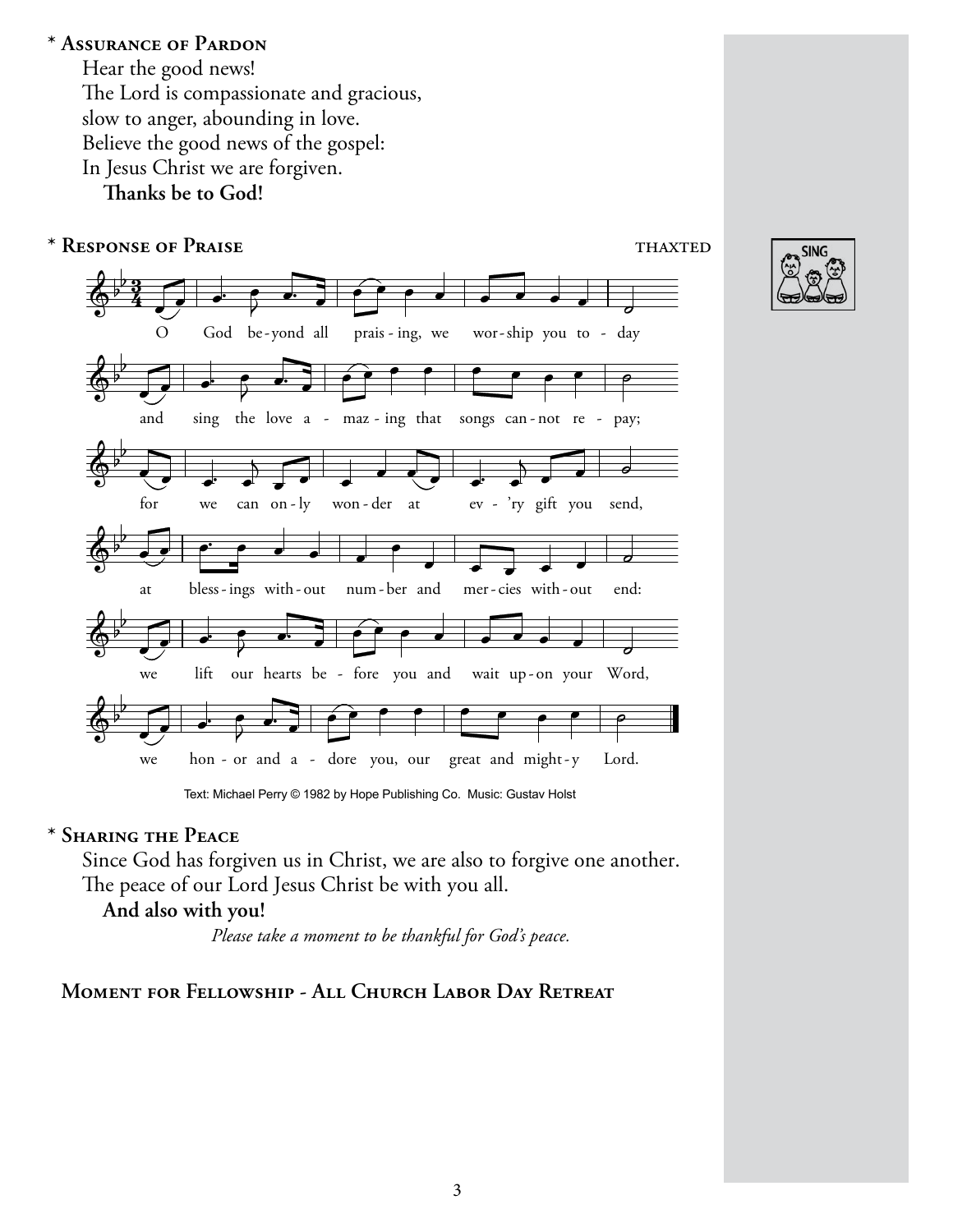# **The Word**

## **Children's Moment**

## **Prayer for Illumination**



FIRST SCRIPTURE READING Psalm 16 Pew Bible, pg. 495 (NT) The Word of the Lord. **Thanks be to God.**

**ANTHEM** Center of My Life Paul Inwood O Lord, you are the center of my life: I will always praise you, I will always serve you, I will always keep you in my sight.

Keep me safe, O God, I take refuge in you. I say to the Lord, "You are my God. My happiness lies in you alone; my happiness lies in you alone."

I will bless the Lord who gives me counsel, who even at night directs my heart. I keep the Lord ever in my sight: since God is at my right hand, I shall stand firm.

You will show me the path of life, the fullness of joy in your presence, at your right hand, at your right hand happiness forever. *(Kathryn Hill, flute)*

| <b>SECOND SCRIPTURE READING</b> | Luke 9:51-62 | Pew Bible, pg. $70 (NT)$ |
|---------------------------------|--------------|--------------------------|
| The Gospel of the Lord.         |              |                          |
| Praise to you, O Christ.        |              |                          |



**SERMON** "All In" Rev. Brenna Dykman **\* Hymn #720** Jesus Calls Us galilee

**\* Affirmation of Faith** *from* the Confession of Belhar

**We believe that God has revealed God's self as the one who wishes to bring about justice and true peace among people; that God, in a world full of injustice and enmity, is in a special way the God of the destitute, the poor and the wronged, that God calls the church to follow God in this; for God brings justice to the oppressed and gives bread to the hungry; that God frees the prisoner and restores sight to the blind.**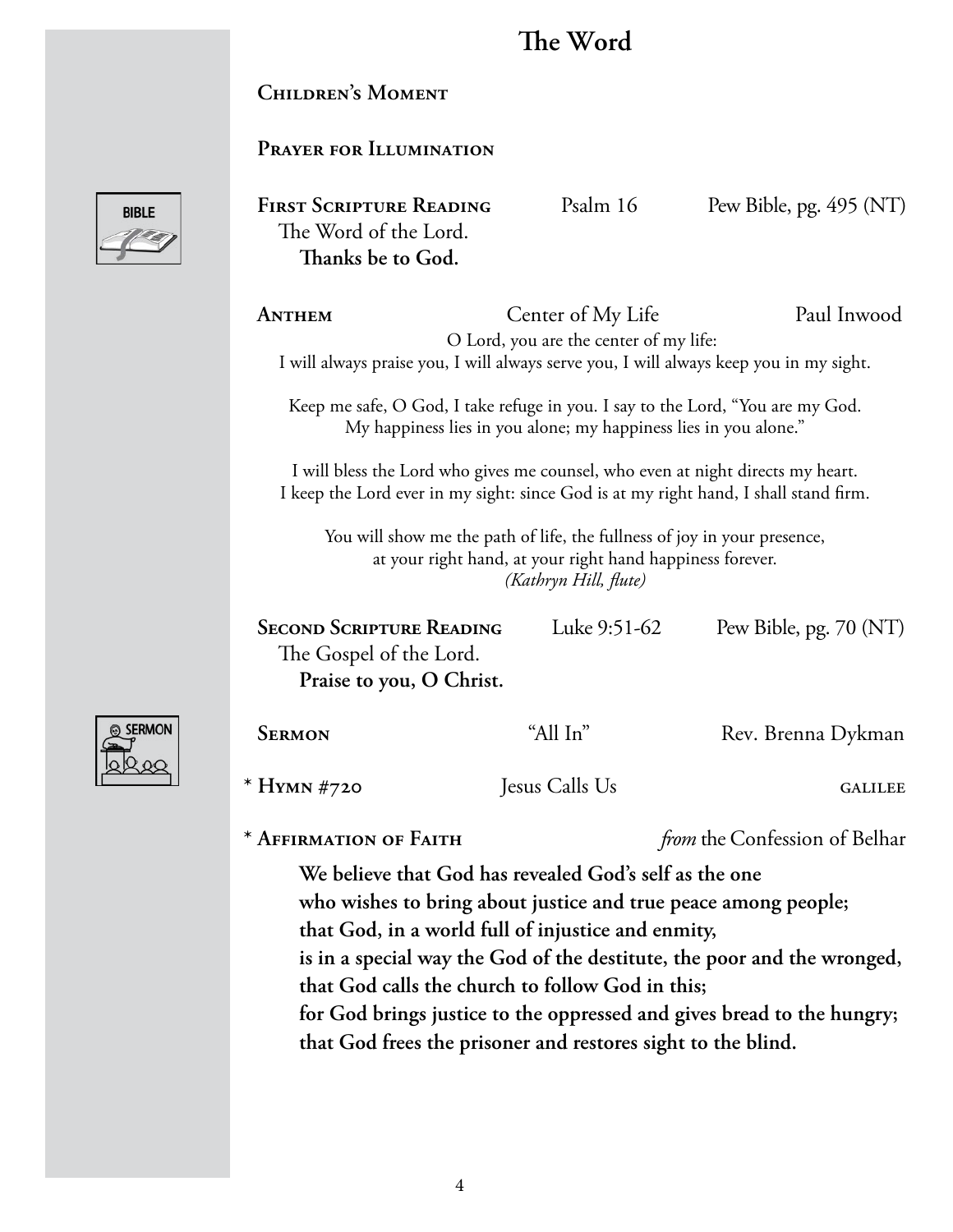**OFFERTORY** In My Heart African American spiritual / arr. Alan Bullard Lord, help me be a Christian in my heart. Lord, help me be more loving… Lord, help me be more prayerful… Lord, help me be like Jesus…

*Thank you for your faithful support of the church and Christ's ongoing ministry. You may give through the church website or mail your check to the church office. Those attending worship are invited to leave gifts in the offering plates as they leave the sanctuary.*

#### **\* Doxology** old hundredth

**Praise God, from whom all blessings flow; praise Christ, all people here below; praise Holy Spirit evermore; praise Triune God, whom we adore. Amen.**

Text: © 1990 by Neil Weatherhogg Tune: OLD HUNDREDTH, LM; Genevan Psalter, 1551

## **\* Prayer of Dedication**

**Prayers of Thanksgiving and Intercession**

#### **The Lord's Prayer**

**Our Father who art in heaven, hallowed be thy name. Thy kingdom come, thy will be done, on earth as it is in heaven. Give us this day our daily bread; and forgive us our debts, as we forgive our debtors; and lead us not into temptation, but deliver us from evil. For thine is the kingdom and the power and the glory, forever. Amen.**

# **The Sending**

| * HYMN #726     | Will You Come and Follow Me           | <b>KELVINGROVE</b>    |
|-----------------|---------------------------------------|-----------------------|
| * BENEDICTION   |                                       |                       |
| <b>POSTLUDE</b> | Prelude and Fugue in F Major, BWV 556 | Johann Sebastian Bach |





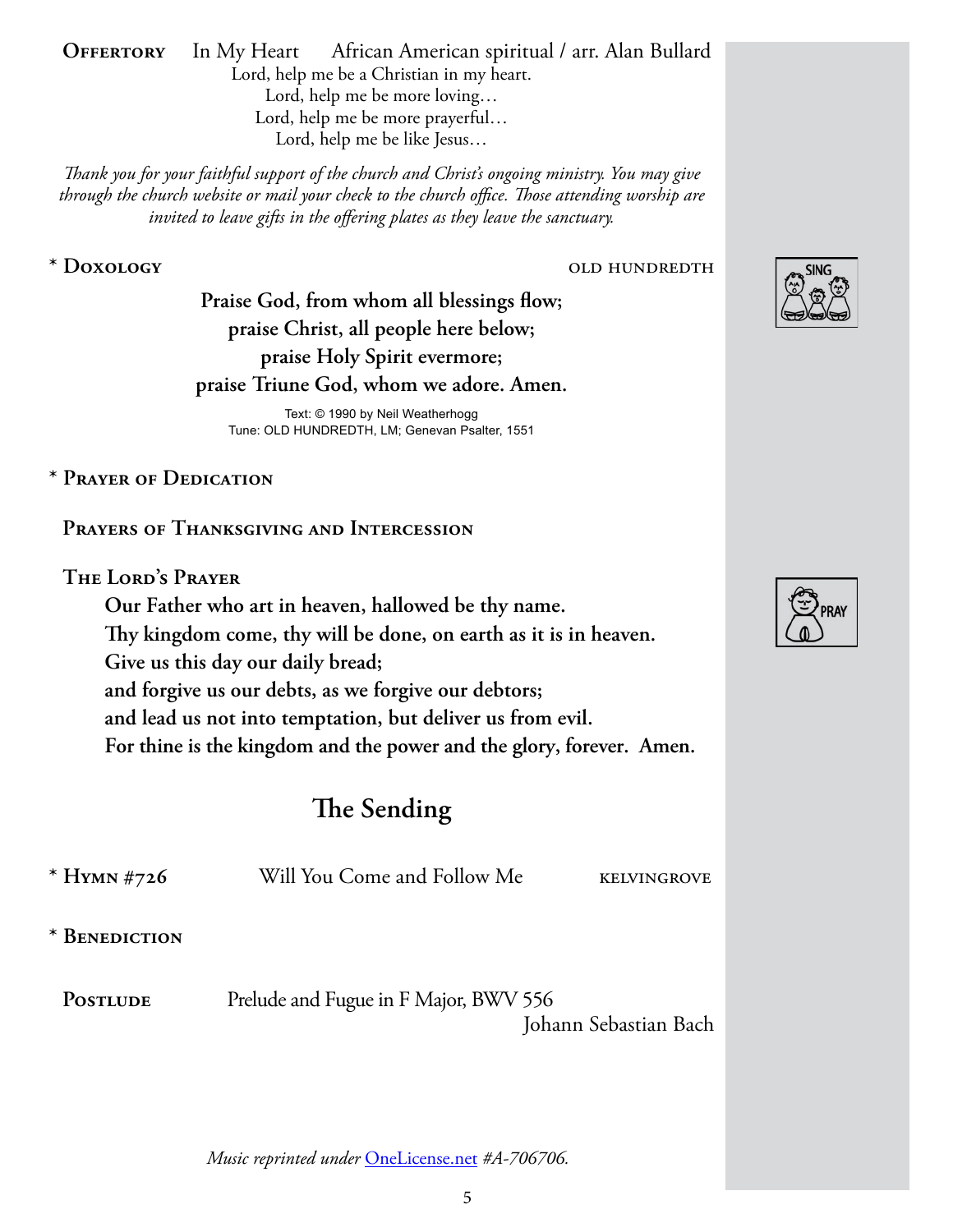| WORSHIP<br><b>LEADERS</b>       | Rev. Brenna Dykman, Associate Pastor<br>Rev. David Dornack, Parish Associate<br>Greg Homza, Director of Music Ministries                                                                                                                                                                                                                                                                                                      |  |
|---------------------------------|-------------------------------------------------------------------------------------------------------------------------------------------------------------------------------------------------------------------------------------------------------------------------------------------------------------------------------------------------------------------------------------------------------------------------------|--|
|                                 | Jon Bates, Lay Reader                                                                                                                                                                                                                                                                                                                                                                                                         |  |
| <b>PRAYERS OF</b><br>THE PEOPLE | We join in holding in prayer:<br>Kathy Callas, Liz Dean, Ed & Janice Gehrig, Herb Grose, Fran Hermanson,<br>Laura Merrill, Myra Rounsavell, Tom Showalter, Pete Taylor, and others facing<br>illness and loss.<br>If you would like your name added to the prayer section of the weekly bulletin, or confidential prayers,<br>please contact the church office at office@firstpresportland.org or by phone at (503) 228-7331. |  |

## **sanctuary flowers**

പ്പ

*The sanctuary flowers today are in loving memory of Katherine Dailey, Shirley Dailey, Paul Dailey Sr., and Robert Hastings, and in honor of Janet Hastings, by Paul, Melissa, Paul and Andrew Dailey.*

Lр

舌

*This week, we're wishing Mel Levet a very happy 105th birthday!*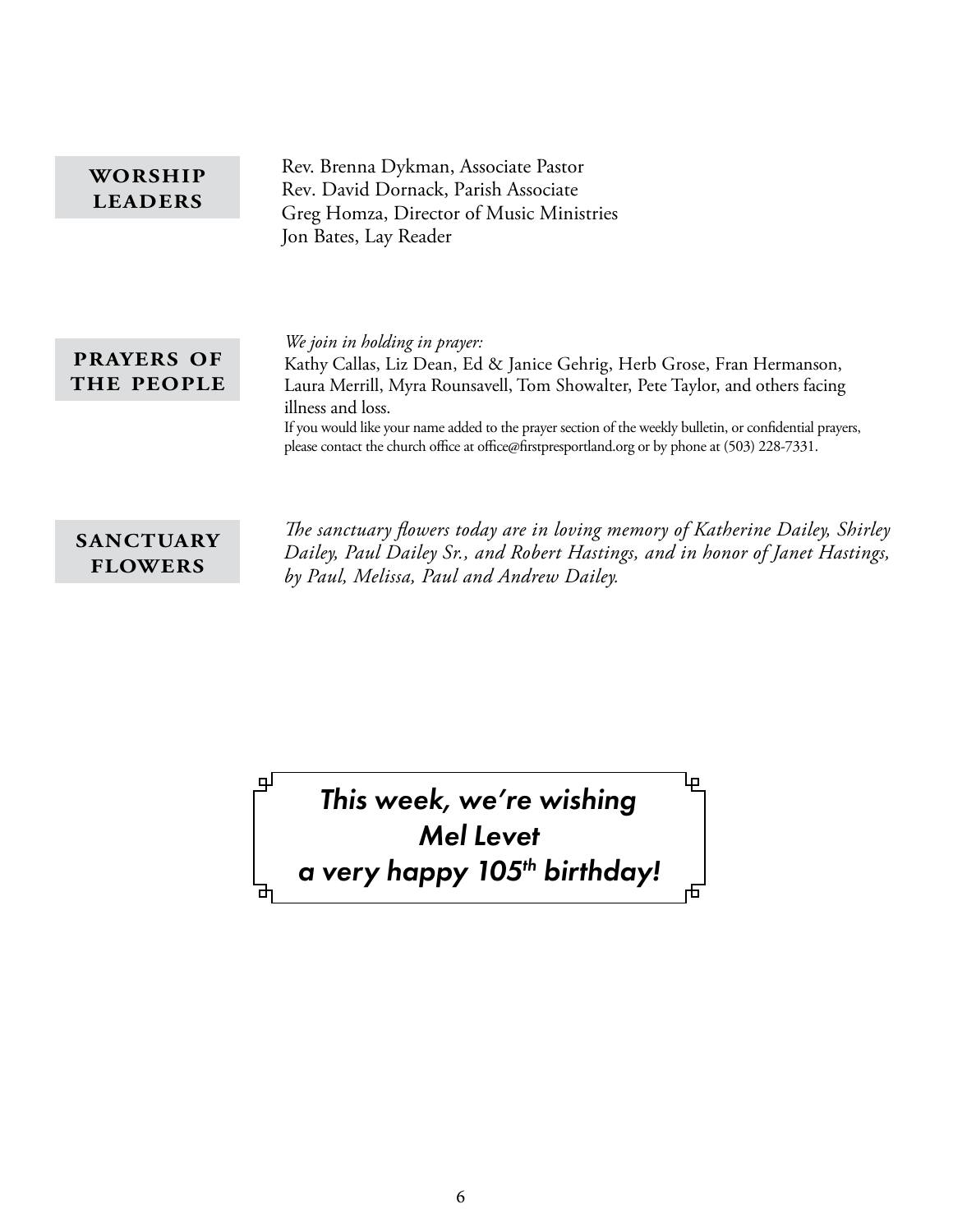## **An n o u n c e m e n t s**

#### **Youth! Looking For a Meaningful Job in the Fall?**

Consider applying to serve as an intern with our children's ministry program on Sunday mornings. Applications and job descriptions may be found on the church website and hard copies are in the church office. The internship begins September 11 and applications are due to Pastor Carmen by Monday, July 11. Email [cgoetschius@firstpresportland.](mailto:cgoetschius@firstpresportland.org) [org](mailto:cgoetschius@firstpresportland.org) for more information.

#### **FPC 2022 Photo Directory**

We are in the process of putting together a new photo directory for the FPC congregation - and we need your help! Since many of the church photographers are now out of business, we are asking folks to submit their own photos for the directory! Photo guidelines can be found in the June/July SPIRE. The photo deadline is August 1. Questions? Contact Jennifer at [communications@](mailto:communications@firstpresportland.org) [firstpresportland.org](mailto:communications@firstpresportland.org)

#### **All Church Labor Day Retreat, September 2-4**

Let's get together, friends! Registration is open (or will be very soon) for one of FPC's best fellowship events, the All Church Labor Day Retreat at Menucha, Sept. 2-4, 2022. There are options to fit your schedule and budget. If you can't be there Friday – Sunday, you can choose the Saturday only option or attend the Sunday afternoon BBQ picnic. Don't let financial concerns keep you from attending, either. The session has approved funds to help all interested members attend. There is 3-tier pricing so you can pay what the event costs, pay a bit less, or pay a bit more to help others. Scholarships are available, too. Whether you're new or have been at FPC for years, YOU are invited to be part of this event. Questions? Contact Ann Walsh, registrar, or others on the planning committee, Lauren Deming, Sarah Schwab, Anna Wells, and Amy Wood. Learn more on the FPC website!

#### **New Book in our Library**

"Shepherd of Another Flock" by David Wilbourne The author tells us about his life as the son of a Vicar and then later as a Vicar himself in Helmsley. The setting is the beautiful countryside of Yorkshire is North East England. Wilbourne writes with good humor and gives such detail that you think you have lived there between 1967 and the present. This book was donated to First Presbyterian in 2018 when the Burdass family visited our church. They were with us to see the church in which one of their grandmothers had been married in the 1920's.

#### **New Security for Geneva Hall**

In order to provide a safer FPC campus environment for our members and guests, we have installed new security on the south door leading to Geneva Hall from the parking structure. This interior door will be now be locked outside of business hours, and members/guests must have a keycard or fob to access the church. The door will be unlocked as follows: Weekdays from 7:00 am to 8:00 pm, Saturdays from 11:00 am to 8:00 pm, and Sundays from 8:00 am to 2:00 pm.

#### **Kids Sunday School On Summer Break**

We've had a great year of learning, art, music, and play in our Sunday School program for kids and we are taking a break for the summer. The nursery will be open for the littles and if your older elementary kiddos need a space to spread out, please send them to the nursery as well where we'll have games, crafts, and quiet activities in their own corner of that space. For kids participating in worship in the sanctuary, kids activities and coloring sheets are provided. Please ask an usher where the nursery or activity kits can be found!

#### **Neighborhood Carpool Drivers Needed**

Are you able to share a ride from your neighborhood to FPC on Sunday? Some members are driving less and need a lift to church, others want to find ways to reduce energy use. If you are interested in carpooling from your neighborhood, please contact the Deacon's transportation coordinator, Bill Resley at [kayak500@gmail.com](mailto:kayak500@gmail.com) or (713) 256-6658.

#### **Menucha Volunteer Work Parties**

Menucha has a full schedule of Volunteer Work Parties. If you'd like to mark your calendars for future work parties, they are all on Saturdays, 9:00-12:00: Sept 24, Oct 15, and Nov 5. Menucha is also hoping to start hosting midweek volunteer shifts - let Cloie know if you might be interested in those - [cloie@menucha.org.](mailto:cloie@menucha.org)

#### **Soft Goods Fundraiser Continues**

We had such a good turnout for our Soft Goods offerings *(\*see details below)* that we are extending our collection. Items are being resold/recycled through a local thrift store and our youth will receive monetary compensation for each pound collected. Funds go to support youth mission trips! Bags of items can be left under the Soft Goods sign in Geneva Hall at any time. For more information, contact [bdykman@gmail.com.](mailto:bdykman@gmail.com)

*Whether a visitor or member, you can use both sides of the blue "Welcome" card in the pew rack to notify FPC staff of your presence and/or needs. Please place the completed card in an offering plate at the exit doors. Watching the livestream? A digital version of the "Welcome" card is available on the website.*